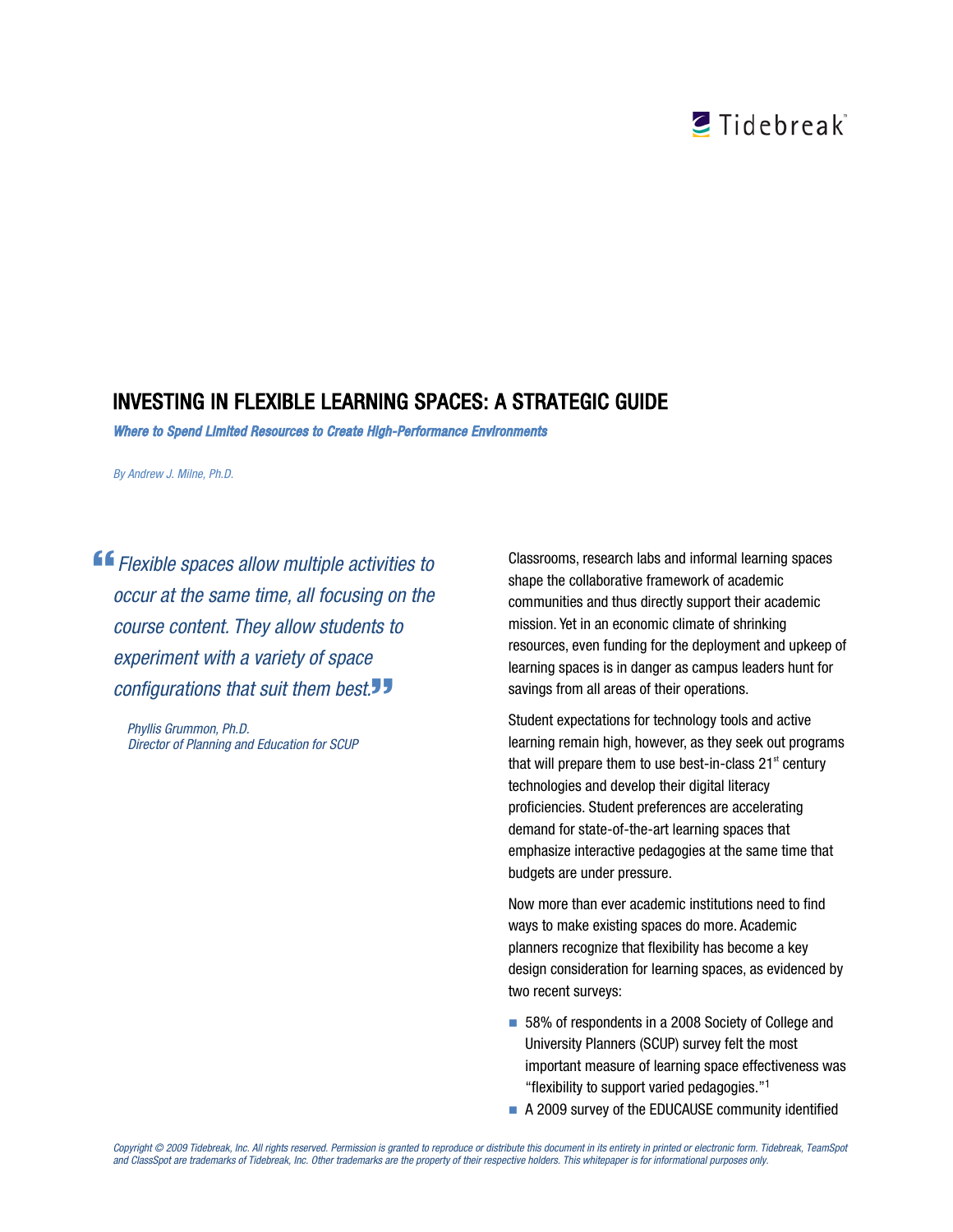its highest-priority teaching and learning challenge as, "Creating learning environments that promote active learning, critical thinking, collaborative learning, and knowledge creation."2

Until recently, flexibility in technology-enabled learning spaces meant adding redundant cabling infrastructure and expanded hardware systems, which increased the cost of learning spaces. Now, however, institutions can deliver flexible environments using simplified softwarebased infrastructure systems – like ClassSpot, ClassSpot PBL and TeamSpot – that leverage standard digital networks in new ways.

This paper is designed to help academic institutions develop best practices for designing flexible spaces. It begins by discussing critical design considerations that should be factored into strategic planning efforts. It then goes on to analyze several specific design challenges, identifying the most cost-effective solutions for flexible learning spaces that encourage intellectual innovation. Specifically the paper will explore:

- Strategic considerations that justify investments in flexibility
- Goals for high-impact technology classrooms
- $\blacksquare$  How to encourage sustainable flexibility
- $\blacksquare$  Best practices for planning system architectures
- Solutions that address a number of design challenges
- **Planning for future needs**



Figure 1. Computer Lab 2.0 concept showcases the combination of physical and technological flexibility, using TeamSpot software to enable a collection of Mobile Collaborative Workstations (MoCoWs) that populate informal learning spaces in their next-generation computer labs. Standard hardware installed on rolling furniture components is not subject to physical constraints that AV cabling usually imposes because Teamspot's software infrastructure enables interaction and content sharing using the existing WiFi network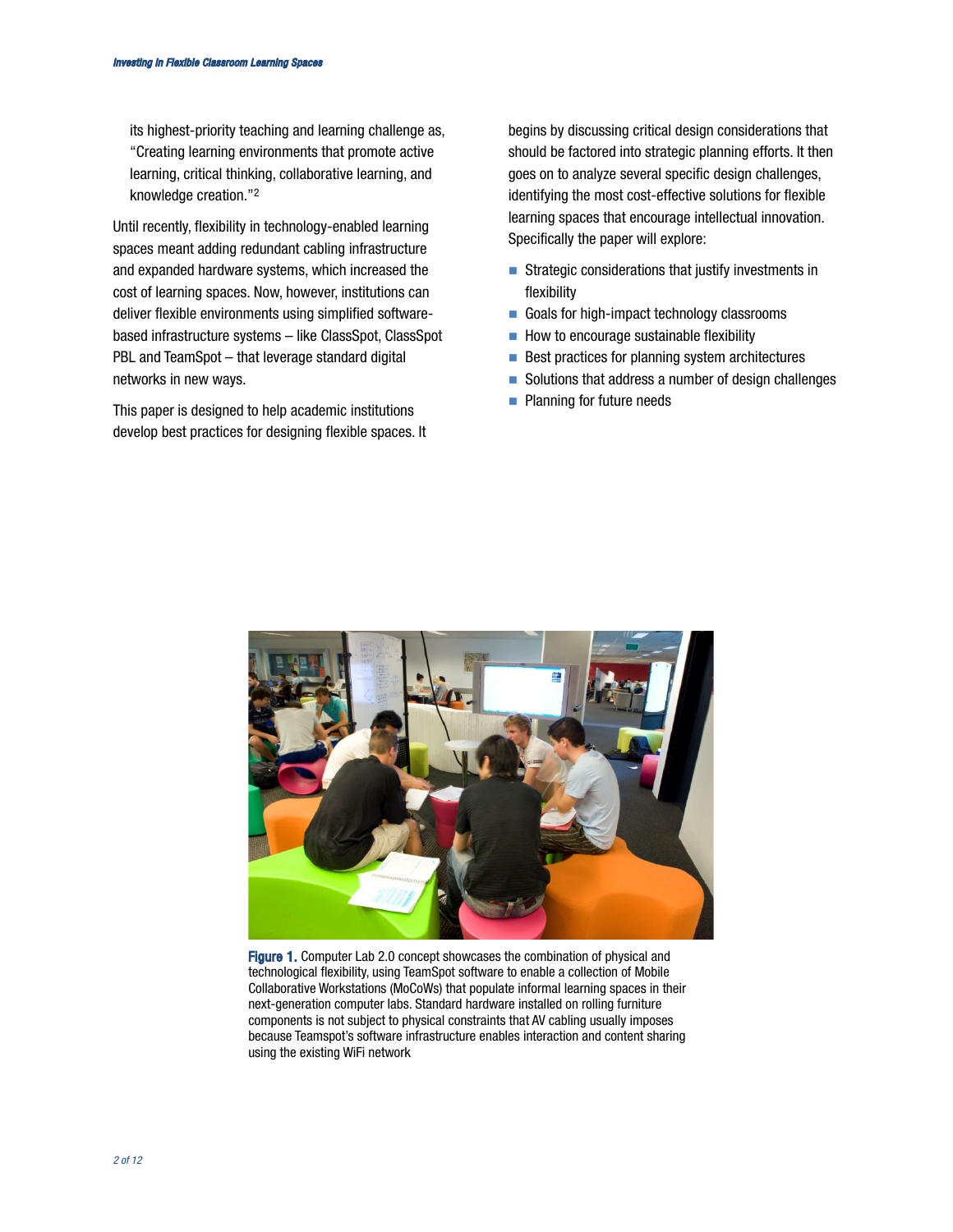## THE STRATEGIC IMPERATIVE FOR FLEXIBLE LEARNING SPACES

Why is flexibility a strategic consideration? Certainly flexible spaces allow institutions to address varied needs with a limited inventory of classrooms. Flexibility can also improve an institution's standing with prospective students and faculty, enhancing the reputation and intellectual vigor of the campus. Consider how flexible spaces advance a number of strategic thrusts:

- 1. Minimizing the cost of technology upgrades. Flexible learning spaces that easily accommodate emerging and future technologies help institutions "future-proof" against retrofitting costs without overspending on equipment that will become obsolete and without sacrificing future performance in order to constrain costs. Intelligently-designed infrastructure that both anticipates future directions and allows for unanticipated opportunities will position institutions for cost-effective evolution of their facilities.
- 2. Maximizing the utilization of existing campus learning spaces. Learning environments that can flex to accommodate a range of pedagogies and activities are likely to see greater utilization due to higher demand. In the face of limited space resources, flexibility translates into real cost savings by allowing faculty to continue innovating and experimenting without creating the need to build new spaces.
- 3. Helping recruit and retain students. Prospective students are used to having ubiquitous wireless broadband and mobile devices at home; they expect campuses to provide more advanced interaction technologies that will help them develop their

technological proficiencies. Evidence shows that students invest in technologies that support collaborative activities not found in traditional classrooms.3 Flexible environments that can embrace collaborative technologies will attract new students and help retain those who are already enrolled.

- 4. Improving ranking from student-centered metrics. The growing number of annual rankings and student surveys, as well as the proliferation of social networking sites and personal blogs, is giving students a greater voice in determining the reputation of academic institutions. Today's "Net Generation" expects to actively participate in learning activities, and will rate the quality of their experience accordingly. Flexible spaces help students and faculty meet the higher expectations that both groups have for student engagement.
- 5. Building deeper bonds between future alumni and the institution. Development officers know that alumni who feel a deep connection to their alma mater are more likely to remain involved in the institution following graduation. Learning spaces that create connections between students and faculty help strengthen the bonds alumni feel for their school.

For these and other reasons, flexible learning spaces are a strategic imperative that bring benefits to academic institutions in numerous ways. It is important to consider how flexible environments can help address these strategic considerations, and what the key considerations are for building such spaces.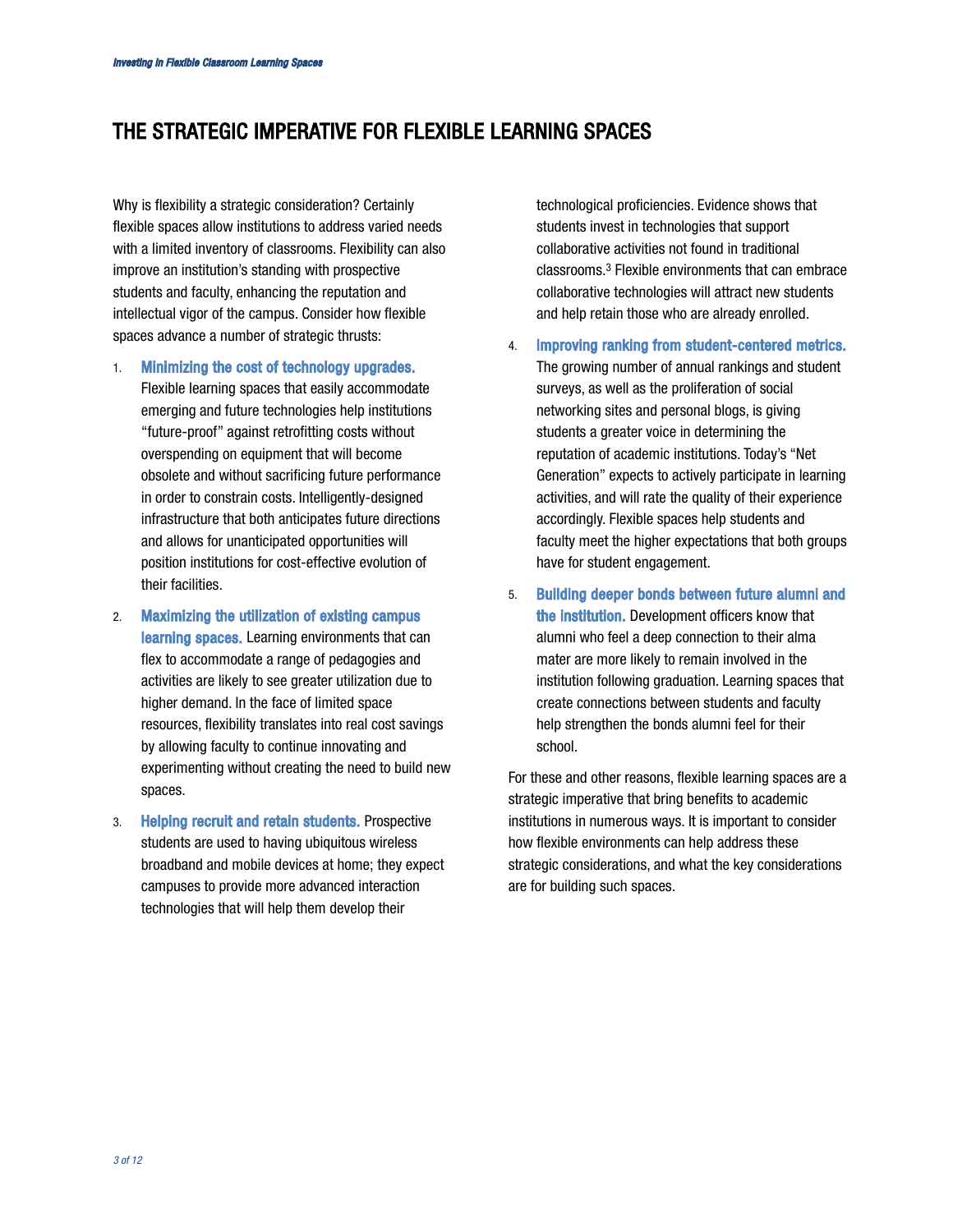## THE GOALS FOR LEARNING SPACE 2.0: ENHANCE, ENGAGE, EXCITE

Just as the Web evolved from a "1.0" instantiation to a "2.0" successor, emerging trends are defining a "2.0" generation of technology enabled spaces whose characteristics are shown in Table 1. Successfully implementing flexible environments requires a focus on design dimensions that have the greatest potential impact on learning. Thus it is important to examine the reasons for creating technology-enhanced learning spaces. Consider some important ways that technology-enabled learning spaces allow faculty to enhance instruction:

- 1. Creating semi-customized experiences. Faculty can enrich instruction with digital media and other digital content to provide a variety of experiences that can cater to students' individual learning preferences.
- 2. Bringing situated learning to the classroom. Faculty can access to real-time information and multimedia materials to create explicit linkages between the course material and its application in the greater world context.
- 3. Increasing student mastery through participatory experiences. Constructivist theories of learning advocate that students build understanding through their experiences. Faculty can thus engage students directly in active learning activities to help them

reinforce their learning and improve their scholastic performance.

- 4. Enabling the capture and re-use of dynamic exchanges. As more aspects of courses – both content and interactions – are brought into the digital domain, it becomes easier to capture elements of inclass discussions and record them for later re-use during reviews or follow-on conversations.
- 5. Distributing learning across distance and time. As learning and professional practice become increasingly global, students need to become accustomed to the ways in which new technologies support collaborations across national and cultural boundaries. Flexible environments help them to accommodate shifts in geography and time zones.

Faculty need the freedom to leverage these capabilities so they can enhance student learning in their classrooms. In the past learning space technologies often constrained instructional design by offering a limited set of interaction options. By creating the opportunity to employ a variety of technology-supported teaching styles, flexible learning spaces let faculty choose from a broad range of strategies for engaging students to both energize them about learning and monitor their progress in understanding course material.

Table 1. Characteristics of Learning Space 1.0 vs. 2.0

#### Web 1.0

- Universal client (Browser)
- Hyperlinked information (HTML)
- Page-rank search (Google)
- "Static" content distribution

#### Learning Space 1.0

- Digital display(s)
- Multi-format playback
- Video switching

*4 of 12*

- Single-point control
- Faculty presentation

#### Web 2.0

- Web-based applications (SaaS, Cloud Computing)
- Rich media content (YouTube, Flickr)
- Social networking (Facebook, MySpace)
- Editable content (Wiki's, Google Docs)
- Dynamic interchange

#### Learning Space 2.0

- Interactive worksurfaces
- Digital rich media
- Digital content transfer
- Shared access
- Direct student engagement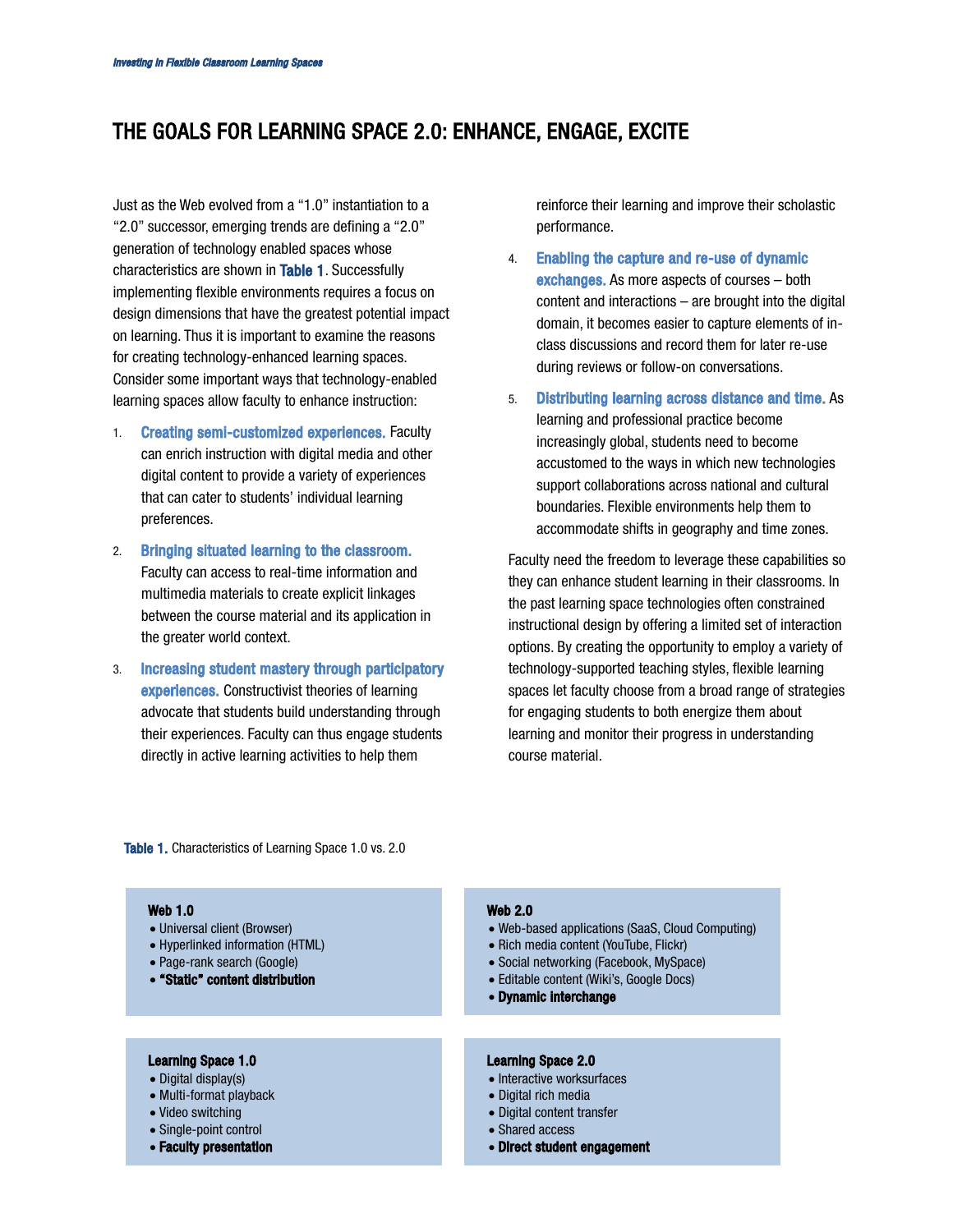## DESIGN REQUIREMENTS FOR SUSTAINABLY FLEXIBLE SPACES

As a practical matter, flexibility is only valuable if it is exploited to enhance learning experiences. Building highly flexible spaces that remain static does not serve the needs of faculty, students or the institution. Attending to a number of design requirements will help create "sustainably flexible" spaces that encourage ongoing exploration and innovation. Below are some of the basic design requirements for flexible learning spaces.

- 1. Simple to use. Learning spaces need to allow faculty and students to leverage the technology in ways that enhance learning rather than impede it. Capabilities of each space should be easily discoverable and should require a minimal amount of effort to accomplish common tasks.
- 2. Able to operate unsupported. Flexibility requires that occupants be able to spontaneously reconfigure the room and operate its systems without external staff support. For classroom spaces, this allows faculty to pick from among a room's capabilities in response to conversations that emerge; for informal spaces, this allows students to use the space in evenings and weekends.
- 3. Cost-effective and scalable. Flexible spaces should be designed so that they can be deployed widely across a campus. This ensures that flexibility will exist across the collection of learning spaces rather than only in a small number of rooms.
- 4. **Digitally rich.** Flexible learning spaces should provide a variety of ways for students to discover and use digital information, as well as create new materials that express the concepts they are learning. Spaces should embrace diverse software applications and services, as well as emerging technologies such as mobile devices and touchable interfaces.
- 5. Student-centered and interactive. Flexible environments should make it easier for students to participate in learning activities during interactive exchanges with faculty and other students. Technology systems need to provide options for student control of digital media in support of presentations and discussion, particularly in multiscreen configurations.
- 6. Open architecture. Flexible spaces avoid creating a "lock-in" to particular technologies so that faculty and students can use the digital applications with which they are most familiar as well as any emerging technology tools they may want to try.

The use of flexible space is increasingly influenced by technology affordances that a space provides to its occupants. Details of the interface design can produce large effects. The operating characteristics of a space should be shaped by the selection of appropriate technologies and system architectures.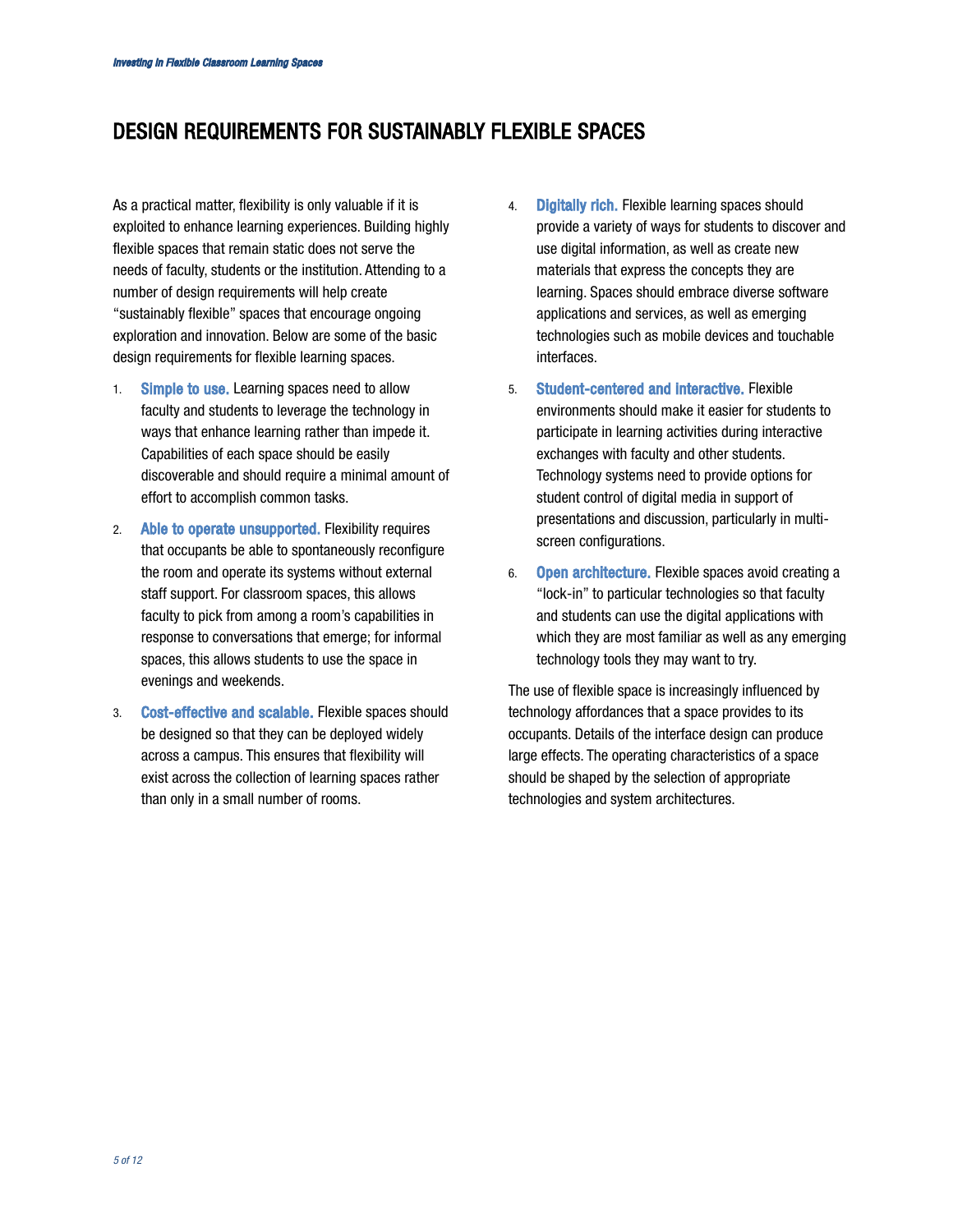## LAYING THE FOUNDATION: SYSTEM ARCHITECTURE DICTATES FLEXIBILITY

The physical design is often the initial focus in discussions of flexible learning spaces. The growing importance of interactive technologies in the learning environment makes it important to consider how installed systems

complement the range of possible physical configurations. Selecting an appropriate system architecture lays the foundation for future flexibility.

## *Hardware-centric AV System Infrastructures: Imposing Constraints*

For several decades institutions have equipped classrooms with audio-visual (AV) technologies that primarily facilitate in-class presentations. These rooms have relied heavily on proprietary hardware infrastructures and technologies that require custom design and highly specialized integration skills. There are several disadvantages to this design approach.

- 1. Functionality remains fixed Conventional AV systems are built using proprietary hardware components that are typically only upgraded every 3 to 6 years. System functionality remains static between these upgrades, and often does not change significantly even after a periodic refit.
- 2. Proprietary cabling impedes physical flexibility Hardware systems that rely on custom cabling to connect components create a limited number of room configurations based on the location of connection points installed in a space.
- 3. Custom programming is difficult to evolve The user experience for a technology-enabled learning space is largely dictated by the control system interface. Control system manufacturers use proprietary programming languages and require programmers be certified by the manufacturer to make changes to the systems. This means that it can be both difficult and expensive to modify a traditional control system interface.
- 4. Student participation options are limited and expensive – In most systems, students have no opportunity to easily share information with the rest of the class or team. In cases where there is some option to share their desktop so others can see it, this is done at significant expense of expanding the size of a video switch. Usually budget concerns limit how many students have the option to share.

## *Software-Enabled System Infrastructures: Opening Options*

In contrast to traditional systems design, some of the most advanced learning spaces deployed in recent years are designed around software infrastructures such as ClassSpot and TeamSpot. The use of a software-based systems infrastructure presents a number of advantages:

1. Functionality can evolve easily – Features are enabled by the software system, making it is possible for modern learning spaces to evolve rapidly with simple software upgrade that are managed through

standard disk imaging procedures.

- 2. Leverages familiar off-the-shelf hardware components – Using standard computer hardware components that are connected over existing IP network connections makes significantly easier to support and maintain learning spaces using the existing technical staff.
- 3. Modular architecture allows user-determined customization – Faculty and students can use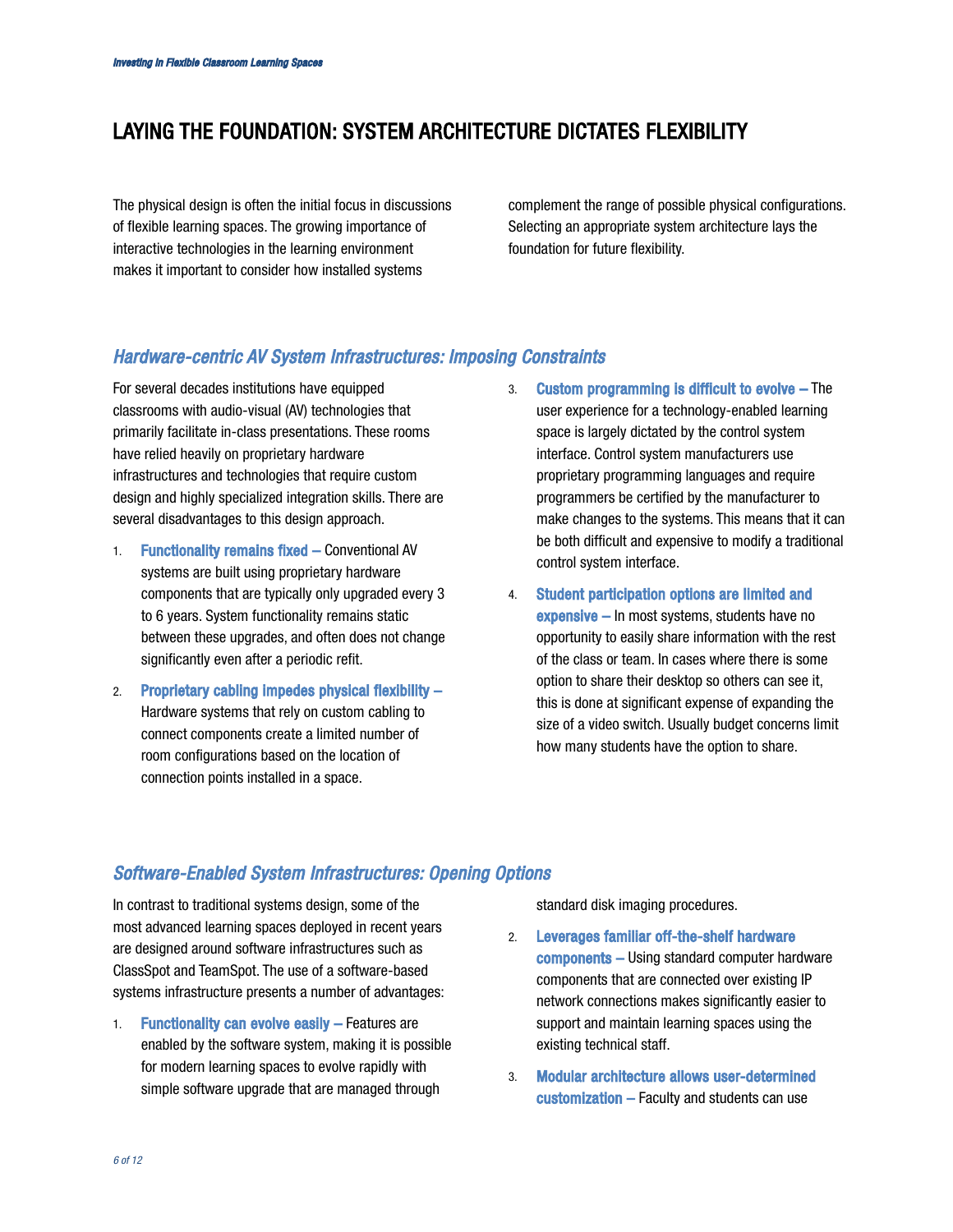existing tools without any explicit custom integration; interaction is merely wrapped around existing technologies. Specialized integrations with 3rd party products are also possible, however, and can create a coherent user experience across a variety of technologies.

- 4. Students and faculty have many ways to participate – Students and faculty have access to similar interaction mechanisms so that both groups share a common user experience. Faculty may have specialized capabilities, but both groups retain control of their personal workspaces.
- 5. Flexibility with simplicity Learning spaces that are designed using software-based infrastructures can be easily configured for advanced arrangements and capabilities through the use of software-defined component mappings.

The move to software-based system architectures makes it possible to consider a wider range of learning space arrangements that can embrace different instructional approaches and emerging technologies. Figure 2 shows how a software-based infrastructure can be easily adapted to a variety of usage configurations.



Figure 2. A simple system architecture (middle) enabled by ClassSpot's software infrastructure is common to all four (4) configurations shown in the diagram.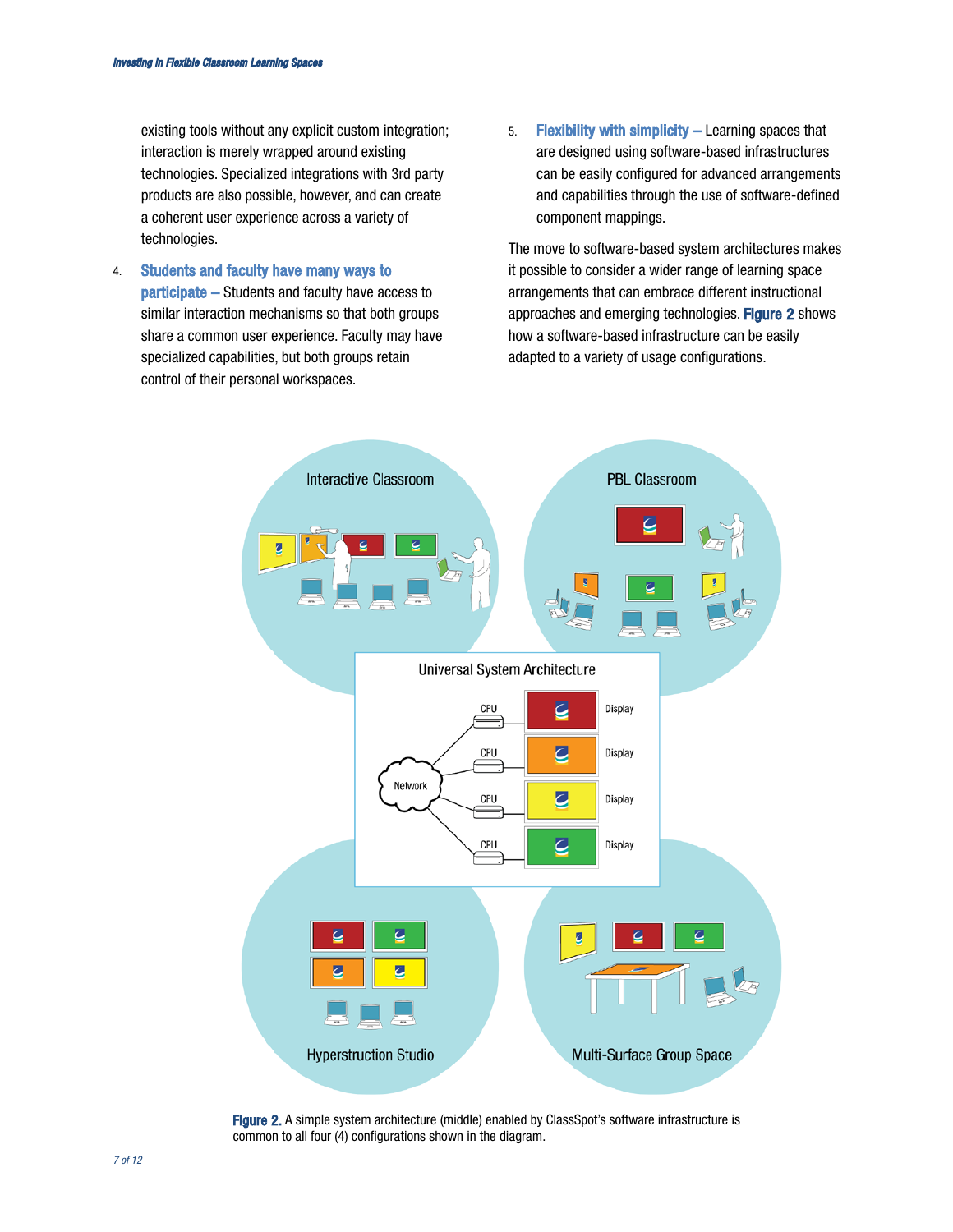## DESIGN SOLUTIONS FOR FLEXIBILITY CHALLENGES: AN ANALYSIS

In building flexible classroom technology systems, the focus is often on providing sufficient installed interconnection points – i.e. electrical power outlets, data network jacks, and auxiliary AV inputs – to accommodate multiple devices at various locations. These are tactical issues, however. The greater question is how best to provide some of the core capabilities that are the hallmarks of a flexible learning space environment.

common flexibility challenges for technology classrooms merit analysis (summarized in Table 2) since they demonstrate the dramatic implications of software-based infrastructures on achieving flexibility:

- 1. Teach from multiple locations in the room
- 2. Sharing student work on large displays
- 3. Managing heterogeneous media across multiple displays

The benefits and disadvantages of solutions to three

|                                  | <b>Conventional</b>                                                                                                                                                                                                | <b>Improved</b>                                                                                                                                                                                                    | <b>Flexible</b>                                                                                                                                                                                              |
|----------------------------------|--------------------------------------------------------------------------------------------------------------------------------------------------------------------------------------------------------------------|--------------------------------------------------------------------------------------------------------------------------------------------------------------------------------------------------------------------|--------------------------------------------------------------------------------------------------------------------------------------------------------------------------------------------------------------|
| Teaching from multiple locations | Redundant proprietary<br>cabling and redundant<br>floorboxes support<br>connection of lectern-<br>mounted AV equipment to<br>allow teaching from limited<br>number of fixed locations                              | Proprietary wireless<br>touchscreen device tied to<br>room control system and<br>using specialized embedded<br>processor OS provides<br>control and limited<br>application access from any<br>location in the room | Cross-platform software<br>running on any standard<br>WiFi-enabled computer or<br>mobile device allows cross-<br>device control and use of<br>any 3rd party applications<br>from any location in the<br>room |
| Sharing student work on-screen   | Video cabling runs to<br>student seats $+$ large video<br>switch and control system<br>allows faculty member to<br>route analog video signals to<br>a large display                                                | Teacher-centric computer<br>classroom management<br>software allows desktop<br>sharing across the network<br>to a single large display                                                                             | Learner-centric interaction<br>software enables intuitive<br>cross-device control, simple<br>content transfer and<br>automatic archiving                                                                     |
| Managing multiple displays       | Switched-source selection<br>system and independent<br>keyboard-mouse pair per<br>display allows discrete<br>content streams to be<br>selected for each display,<br>but no cross-display<br>management is possible | Multiple-output video card<br>spreads a computer desktop<br>across multiple displays so<br>a single user can use one<br>application at a time from a<br>designated keyboard-mouse<br>pair                          | Software middleware<br>overlay allows multiple<br>users to simultaneously<br>open and use independent<br>applications across multiple<br>displays from<br>heterogeneous mobile<br>devices                    |
|                                  |                                                                                                                                                                                                                    |                                                                                                                                                                                                                    |                                                                                                                                                                                                              |

Table 2. Summary comparison of system architecture options for three flexibility challenges.

## *Teaching from Multiple Locations Around the Classroom*

At the 2009 EDUCAUSE Learning Initiative Meeting, one presenter observed that the management of media across multiple displays tends to create "stationary faculty."4 Conventional AV systems define a single control point –

usually at a podium – where faculty are able to operate room systems. In contrast, faculty who are able to roam around a classroom are in a better position to observe student activity and engage them in discussion.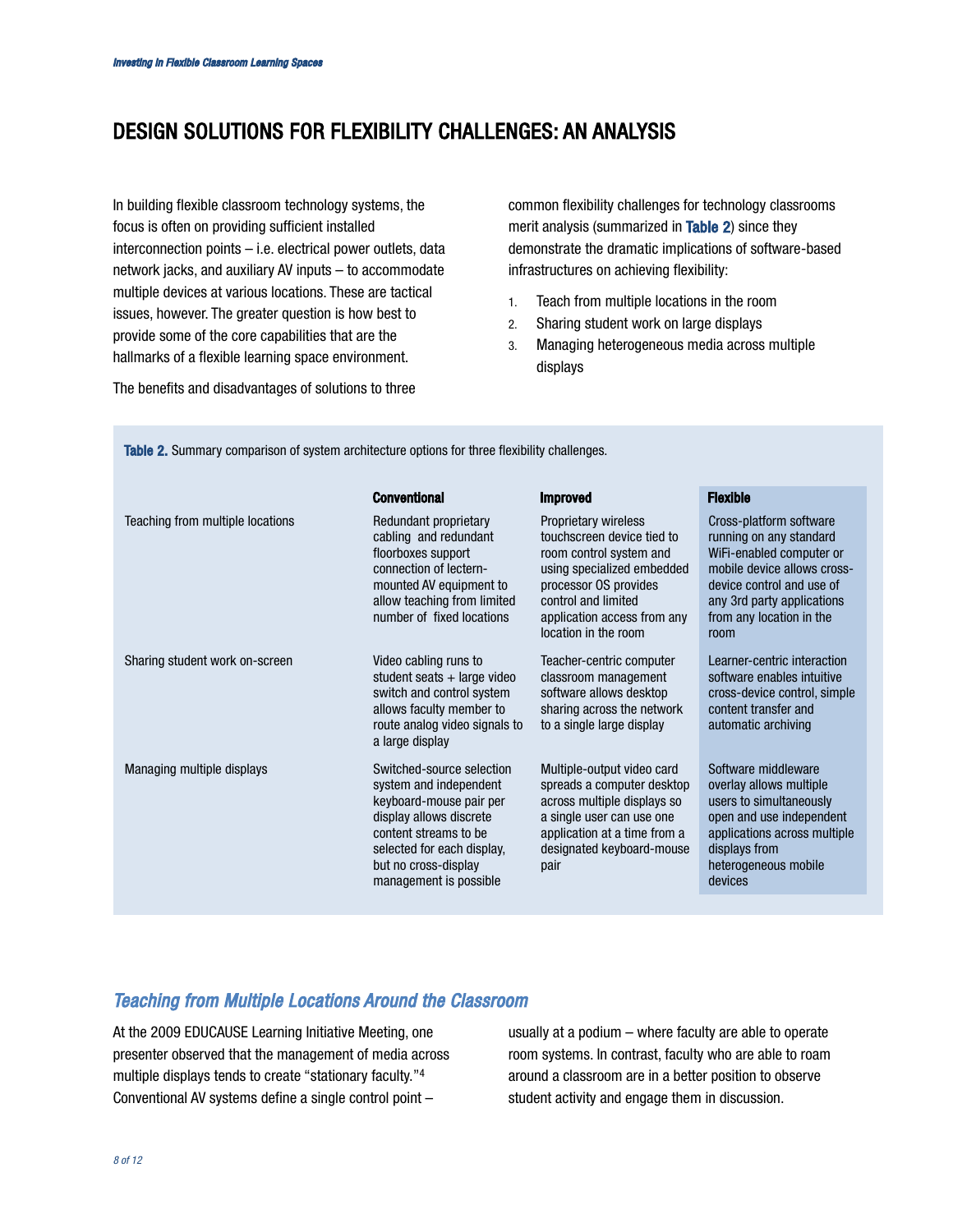"Untethering" faculty from a single podium location is thus an important design goal.

#### Conventional: Multiple Floorbox Locations for Podium

A typical AV system offers two options for controlling the system from multiple locations. The first option is to install multiple redundant floorboxes, each with the cabling infrastructure that allows a podium system to be connected to it. This option incurs additional cost, both for installing the cabling and associated floorbox and in sizing of the switching system to accommodate additional input infrastructure. Despite the costs, this option has limited value in that faculty are not likely to move podiums with installed control systems; even if they do, their options are limited to placements that are determined during the building design.

#### Improved: Wireless Touchpanel Control

A second option among conventional AV system is to provide a wireless touchpanel controller that a faculty member can carry around the room. While these units are inherently more flexible than the redundant floorbox option, the wireless control units can add thousands of dollars to the system cost. Moreover, purpose-built

wireless controllers are designed with chipset architectures and "mobile" operating systems that lack the full power of a standard computer and so can offer only limited capabilities outside of the control system interface. Wireless controllers also lack a true keyboard, so that any data-entry tasks (e.g. typing in a URL) that a faculty member needs to perform would still require walking back to the podium, offsetting the benefit of the wireless feature.

#### Flexible: ClassSpot Client on Laptop or Mobile Device

In a software-based system architecture using Tidebreak's ClassSpot, any streaming media or other digital content shown in class is controlled using standard computer interface and off-the-shelf operating systems. There is no need to create a control system interface to operate AV devices because audio and video content is delivered either as digital files or via a web interface. Faculty can use a wirelessly connected laptop computer or other mobile device to manage content across devices and effect transport control from any location in the room. They can alternately stand at a podium, sit at a table, or roam freely about the room to connect with students; they no longer need to be stationary.

### *Sharing Student Work With the Class Using Large Displays*

The time-honored tradition of "calling a student to the board" to show their work has long been a staple of participatory pedagogies. Throughout much of the 20th Century and prior, students were called to a blackboard. In the 21st Century, the "board" at the front of the room is more often a digital display and it is increasingly common that students are called upon to send content to the board without leaving their seat. A number of solutions for this can be considered.

### Conventional: Analog Signal Distribution with Video **Cabling**

Showing students' digital work on the main display(s) of a classroom in a "traditional" classroom AV system has meant sending video from a student's computer using

analog signals carried over proprietary analog video cabling. This approach simply pushes video streams to the large display. It does not open up opportunities for greater interaction with the content; other students have no way to interact directly with the material shown on that display. Analog video systems that use AV switching equipment are limited in the number of student computers that can be displayed before the cost of switching equipment becomes prohibitively expensive for a project budget. It simply isn't practical to have video "drop cables" at every seat.

### Improved: Classroom Management Software with Desktop Broadcast

Software-based "classroom management" packages are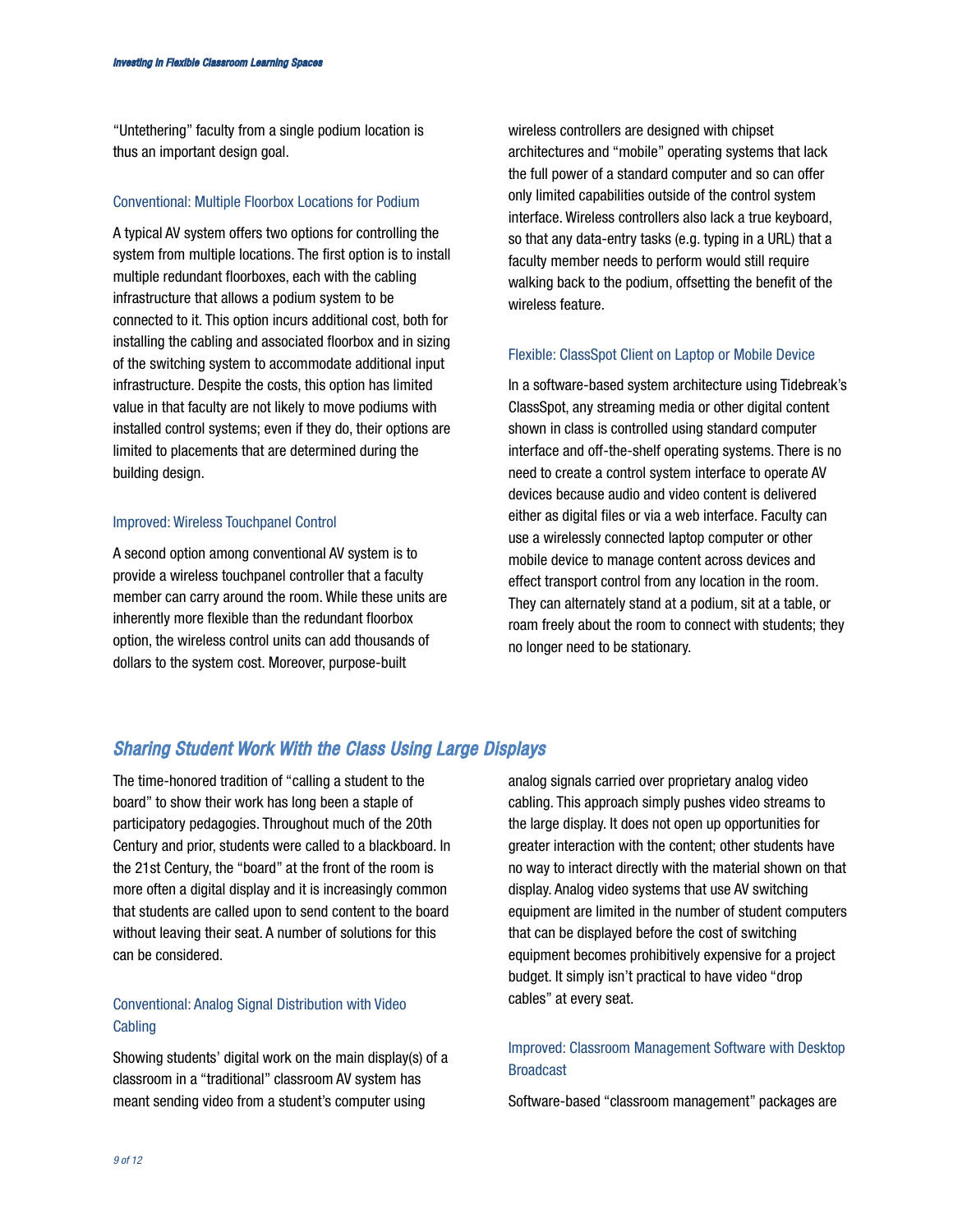an updated variant of traditional video switching infrastructures. These packages use digital streaming technologies to deliver an entire desktop screen over existing data networks. Such systems avoid some of the limitations of hardware-based systems – such as the need for custom cabling and cost escalation driven by switch size – but they introduce their own downside. Chief among their limitations is that they provide no option to selectively share information, and as a result they can quickly saturate the available network bandwidth. Where high-resolution information is being shared, the real-time performance of these systems is often poor. Privacy is another consideration, particularly as students are less likely to install these technologies on their own computers knowing that faculty may "eavesdrop" – or worse, "grab" and share it with the class – at any time. Other constraints common among these packages include the requirement that all computers share the same network subnet, and that they run the same operating system to have full feature support.

#### Flexible: Cross-device Interaction with ClassSpot

A ClassSpot-based system offers new ways of enabling students to "work at the board." ClassSpot moves beyond desktop sharing, allowing students to show their computer desktops on a front screen over the network in a show-only mode. Students can control the computer driving any of the large displays in a room by simply moving their mouse cursor onto the screen. Coupled with the ability to send copies of files to the screen using a drag-and-drop mechanism, this means that any combination of students can work collaboratively on a shared desktop rather than sharing individual desktops one at a time. Additionally, by combining ClassSpot's interactive desktop sharing mode with the ability to redirect mouse and keyboard control between devices, students can temporarily allow others to control their personal desktop while it is being viewed on a public display.

#### *Managing Heterogeneous Content Across Multiple Displays*

The widespread availability of digital content in multiple forms and students' increased capacity to multi-task is driving a trend toward installing multiple displays in classrooms so that information streams can be spread out visually and considered in parallel. While a relatively new development, it creates a design challenge that affects the fundamental usability of multi-display environments.

#### Conventional: Switched Video and Keyboard

Conventional AV hardware systems typically address multi-display classroom configurations by giving faculty the option to select any input source device and route it to one or more large display images. These systems incorporate a video matrix switch that can be used to send analog video and audio signals to any output device in the room. The usability of such systems is dictated by the quality of the custom control system programming that must be done, but in almost all cases faculty must manually select from a variety of input sources. If more than one computer is actively driving some or all of the

displays, each will require a separate keyboard and mouse – or an added switch – which increases the complexity of the interface faculty encounter. This can impede a faculty member's ability to move quickly between content sources in multi-screen environments.

### Improved: Multi-headed Graphics Card in Podium **Computer**

Another configuration option for this challenge is to equip a single CPU with multi-output graphics card. Here only one keyboard and mouse is required, but the use of a single CPU means that only one application window can be "active" at a time in multi-screen environments and only one user at a time can control the displays despite there being a larger amount of display surface available. This means that despite there being multiple displays, they cannot be subdivided for use by different individuals or groups during a class session.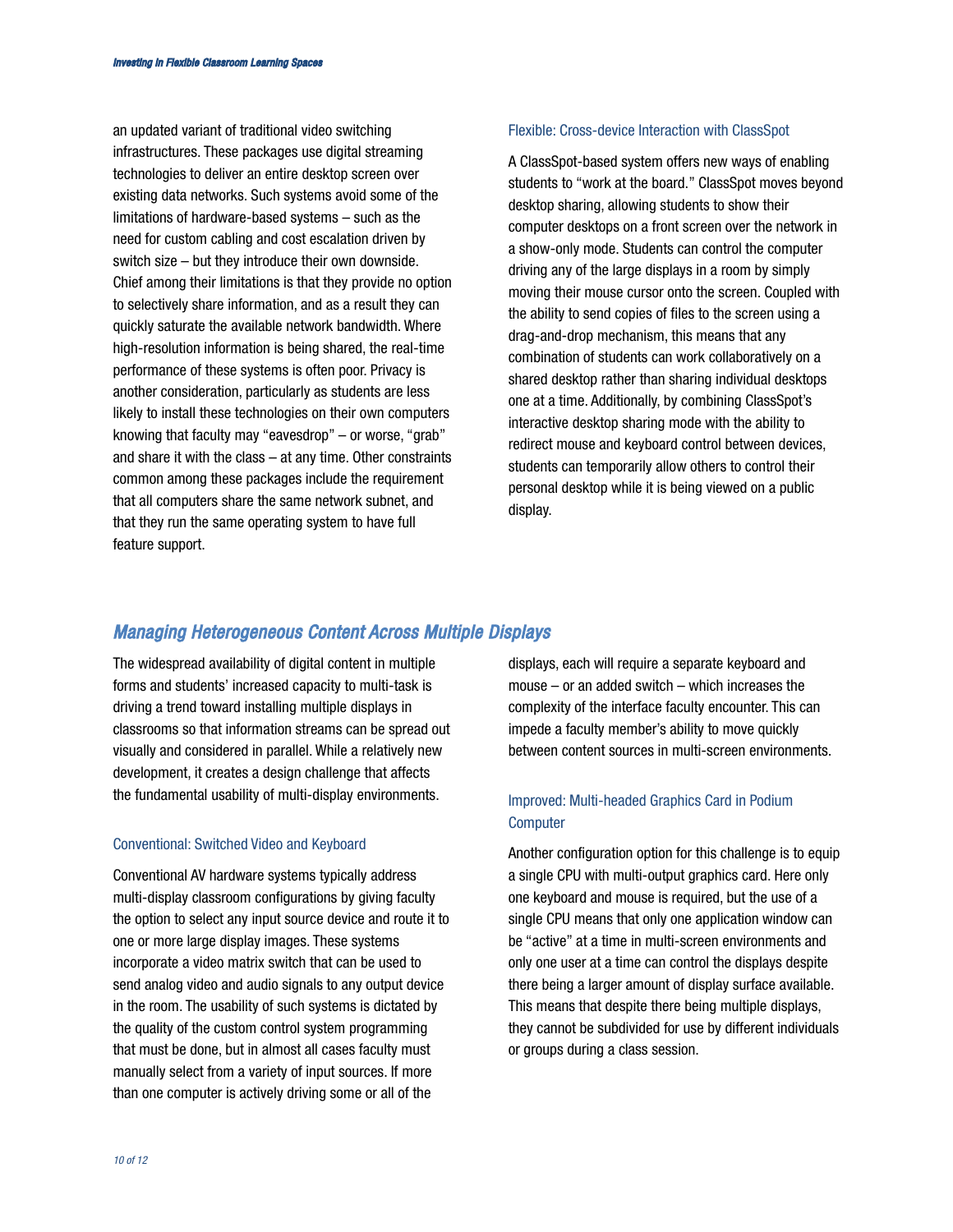## Flexible: Information Mobility Across Devices with ClassSpot

A more flexible option for multi-screen environments uses ClassSpot as the software infrastructure that binds together multiple discrete CPU's. Because each display is driven by a separate computer, multiple applications can be active and multiple users can be working simultaneously. Due to the cross-device mapping of

interactions through the ClassSpot system and the ability to freely move digital artifacts between computers, faculty can work across all of the public computers using a single keyboard and mouse input combination (The keyboard and mouse could be separate devices or integrated into a faculty laptop.) Because the layout of the classroom systems is mapped using a software configuration system, it is easy to subdivide the displays so that they can be used individually or logically coupled together.